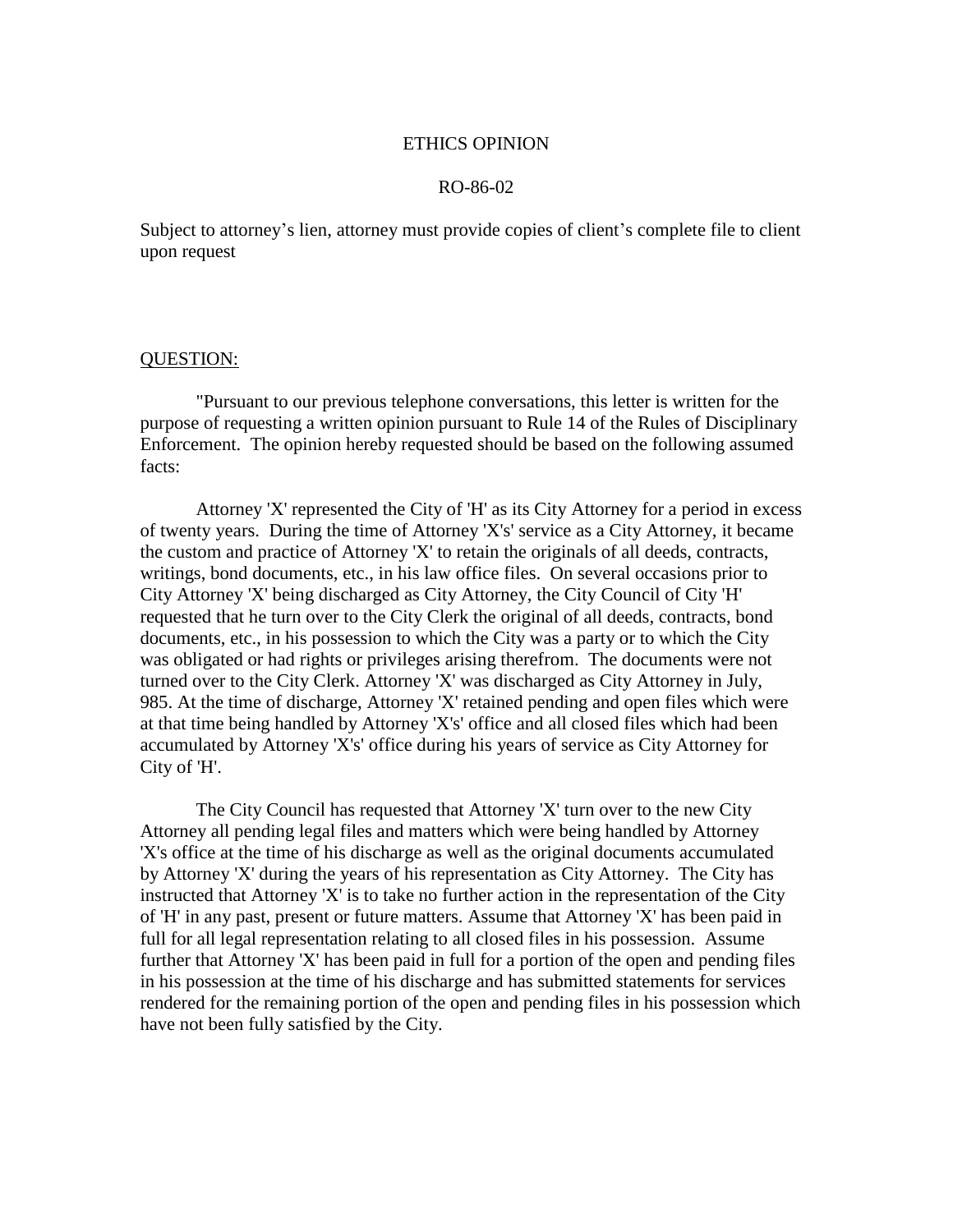RO-86-02 Page Two

Based on the hereinabove assumed facts, this letter will serve as a formal request that your office issue opinions as to the following inquiries:

1. What rights of possession or interest does the City of 'H' have in and to the contents of all closed files which have been accumulated by Attorney 'X' during his time of representation of the City of 'H' as their City Attorney, assuming that Attorney 'X' has been fully compensated for all legal services rendered relating to such closed files?

2. What rights of possession or interest does the City of 'H' have in and to all original deeds, contracts, bond documents or other writings to which the City is a party, is obligated or has any rights or privileges arising therefrom which have been retained by Attorney 'X' in his law office files, assuming Attorney 'X' has been fully compensated for all legal services rendered as relates to such files?

3. As relates to the open and pending files being handled by Attorney 'X' at the time of his discharge by the City of 'H' as City Attorney, please state opinions to the following inquiries:

 A) What right of possession or interest does the City of 'H' have in and to the contents of the open and pending files retained by Attorney 'X' at the time of his discharge as City Attorney, assuming that Attorney 'X' has been fully compensated for all statements for professional services rendered submitted to the City of 'H' for such open and pending files?

 B) What rights of possession or interest does the City of 'H' have in and to the contents of all pending and open files retained by Attorney 'X' at the time of his discharge as City Attorney for which there are outstanding statements for professional services rendered which have not been fully satisfied by the City of 'H'?

4. What rights or privileges does the City of 'H' have to examine or make copies of the contents of all files retained by Attorney 'X' for which Attorney 'X's' office has been fully compensated?

5. What rights or privileges does the City of 'H' have to examine or make copies of the contents of all files obtained by Attorney 'X' for which Attorney 'X's' office has not been fully compensated?

6. Who should bear the cost of duplicating the contents of any files obtained by Attorney 'X' for which Attorney 'X' has been fully paid for all professional services rendered in relationship to such open, closed or pending files?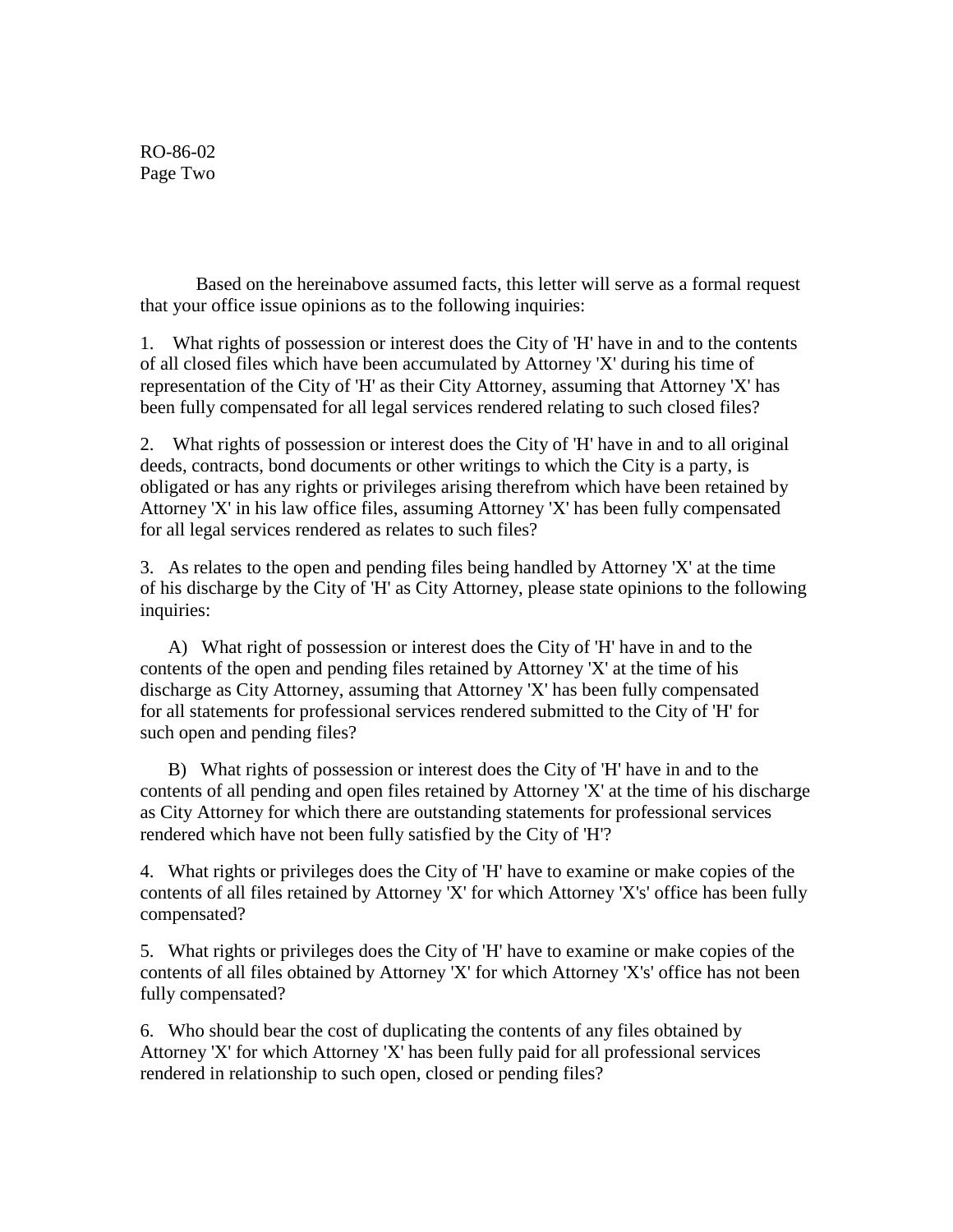RO-86-02 Page Three

7. Who should bear the cost of duplicating the contents of any files for which Attorney 'X' has not been fully compensated?

8. Based on the facts set out above, does Attorney 'X' have a right to an attorney's lien on any of the files retained by his office? If the answer is in the affirmative, please state to which files the attorney lien would attach and what rights or obligations are awarded to Attorney 'X' upon the attachment of such lien?"

# ANSWER:

Subject to the attorney's lien provided for in Code of Alabama (1975), §34-3-61, the attorney must provide copies of a client's complete file to the client upon request if it is material delivered to the lawyer by the client or if it consists of an original document prepared by the lawyer for the client. A lawyer is not required to provide copies of legal analyses to the client unless he has specifically agreed to do so previously, and he is not required to furnish notes, research, and inter-office memoranda which went toward the compilation of the final product unless he has previously agreed to do so. This is so whether the attorney (1) voluntarily withdraws from representation under DR 2-111, (2) is discharged by his client, (3) continues to handle the active matter, or (4) concludes the matter and closes the file. Should the attorney choose to maintain a copy of these materials for his records, he must pay for the photocopying expense. Where the attorney has received full compensation for his services rendered in connection with a given file, he must surrender these materials to the client upon the client's request.

If the attorney has not been compensated, Code of Alabama (1975), §34-3-61 provides that: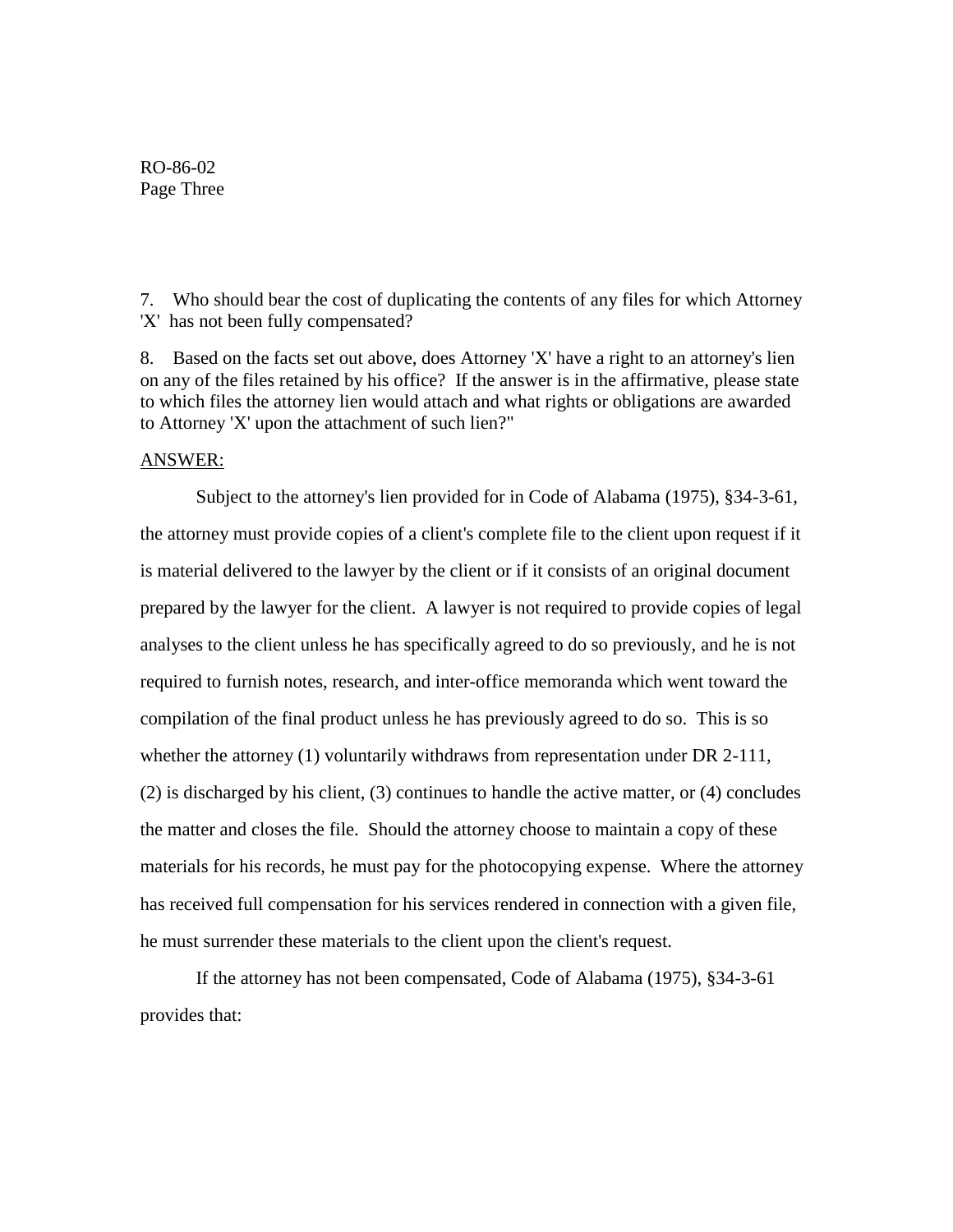RO-86-02 Page Four

> Attorneys-at-law shall have a lien on all papers and money of their clients in their possession for services rendered to them, in reference thereto, and may retain such papers until said claims are satisfied, and may apply such money to the satisfaction of said claims.

#### DISCUSSION:

All of the above questions can be boiled down to one: To whom does a client's file belong, the client or the attorney? If the files belong to the client, they must be turned over to the client upon request. If they belong to the attorney, then it is fair to make the client pay for a copy of the file. If the files belong to the client, it should be immaterial whether the files are closed or pending. Curiously, we have been able to find almost no guidance on the subject. There are no Alabama cases which directly address the issue, nor has the Disciplinary Commission issued ethics opinions on point. The Code of Professional Responsibility contains no provision addressing this issue, nor are we able to locate any pertinent opinions issued by the ABA.

Reported ethics opinions from other jurisdictions are inconsistent and offer no analysis of the conclusions reached therein. See, e.g., Opinion 86-154 of the Professional Guidance Committee of the Philadelphia Bar Association reported at *ABA/BNA Lawyers' Manual on Professional Conduct*, Ethics Opinion 901: 7510 (holding that a lawyer cannot condition surrender of files on payment of photocopying costs as photocopying the file is for the attorney's benefit; Opinion 494 of the Legal Ethics Committee of the Oregon State Bar reported at *ABA/BNA*, Id., 801: 7113 (holding that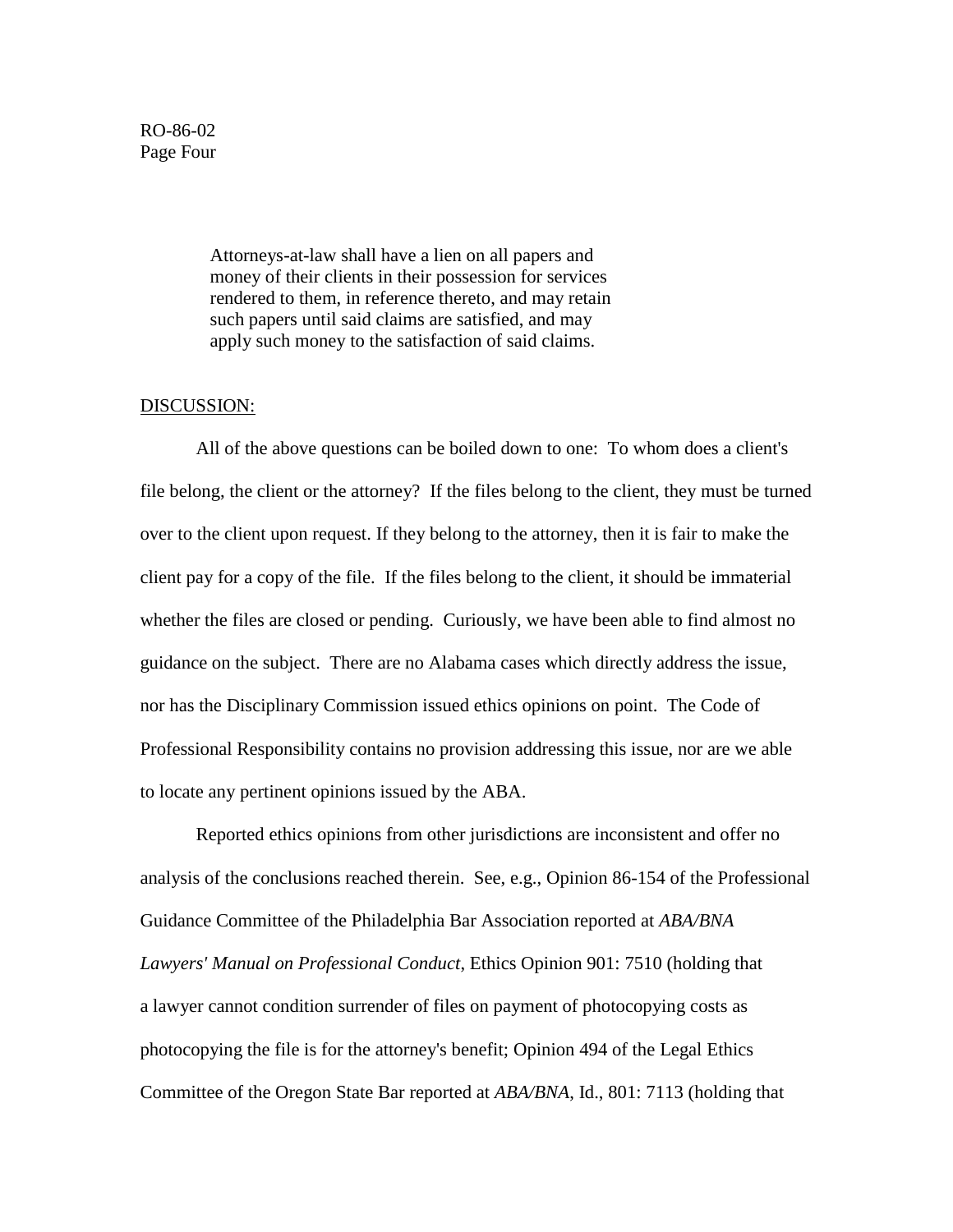RO-86-02 Page Five

the attorney must provide copies of a client's complete file to the client upon request if it is material delivered to the lawyer by the client or if it consists of an original document prepared by the lawyer for the client. A lawyer is not required to provide copies of legal analyses to the client unless he has specifically agreed to do so previously); Opinion 554 of the New Jersey Advisory Committee on Professional Ethics reported at *ABA/BNA*, 801: 5817 (A lawyer whose client retained new counsel must allow the new counsel access to the client's entire file, but the client should be responsible for the cost of copying the file material).

DR 2-111(A)(2) provides that:

- (A) In General
	- \* \* \*
	- (2) In any event, a lawyer shall not withdraw from employment until he has taken reasonable steps to avoid foreseeable prejudice to rights of his clients, including giving due notice to his client, allowing time for employment of other counsel, delivering to the client all papers and property to which the client is entitled, and complying with applicable law and rules. (emphasis added)

Thus, whether the attorney's employment is terminated by his voluntary withdrawal under DR 2-111(C), or whether he is fired by his client under DR 2-111(B)(2), our Code of Professional Responsibility requires that the attorney relinquish to his client " ... all papers and property to which the client is entitled." The Code is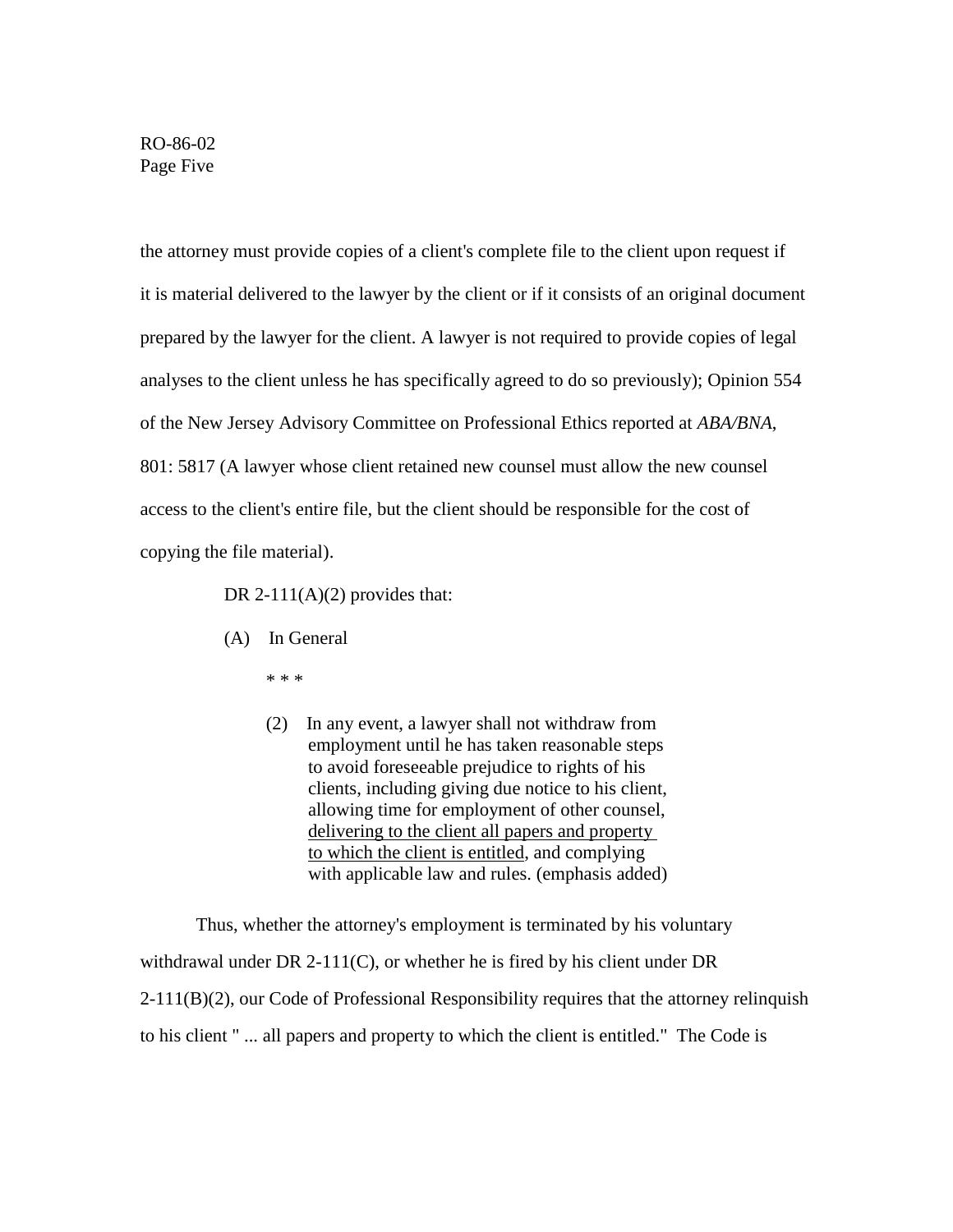RO-86-02 Page Six

silent as to whether an attorney must turn over the client's "papers and property" in other circumstances, as where the attorney remains in the case until its conclusion or where the attorney retires or dies.

Further, DR 2-111( $A$ )(2) begs the question by requiring the attorney to deliver to the client papers and property "... to which the client is entitled." In order to determine the client's entitlement, we must refer to Code of Alabama (1975), §34-3-61, which provides that:

> Attorneys-at-law shall have a lien on all papers and money of their clients in their possession for services rendered to them, in reference thereto, and may retain such papers until said claims are satisfied, and may apply such money to the satisfaction of said claims.

This statute, of course, creates the so-called "attorney's lien" authorizing an attorney to retain his client's papers until his claim against the client for services rendered is satisfied. When the claim is satisfied, the statutory authorization for retention of the files is terminated. It follows then that the files must be surrendered to the client upon request and therefore constitute the client's property. There would be no need to create a statutory lien on the attorney's behalf if the files in fact belonged to the attorney. The statute further begs the question, however, in applying the lien to "... all papers and money of their client in their possession ...." Neither this statute nor any case interpreting it defines which papers belong to the client. Does this refer merely to original documents which the client has provided the attorney in the course of representation, as some state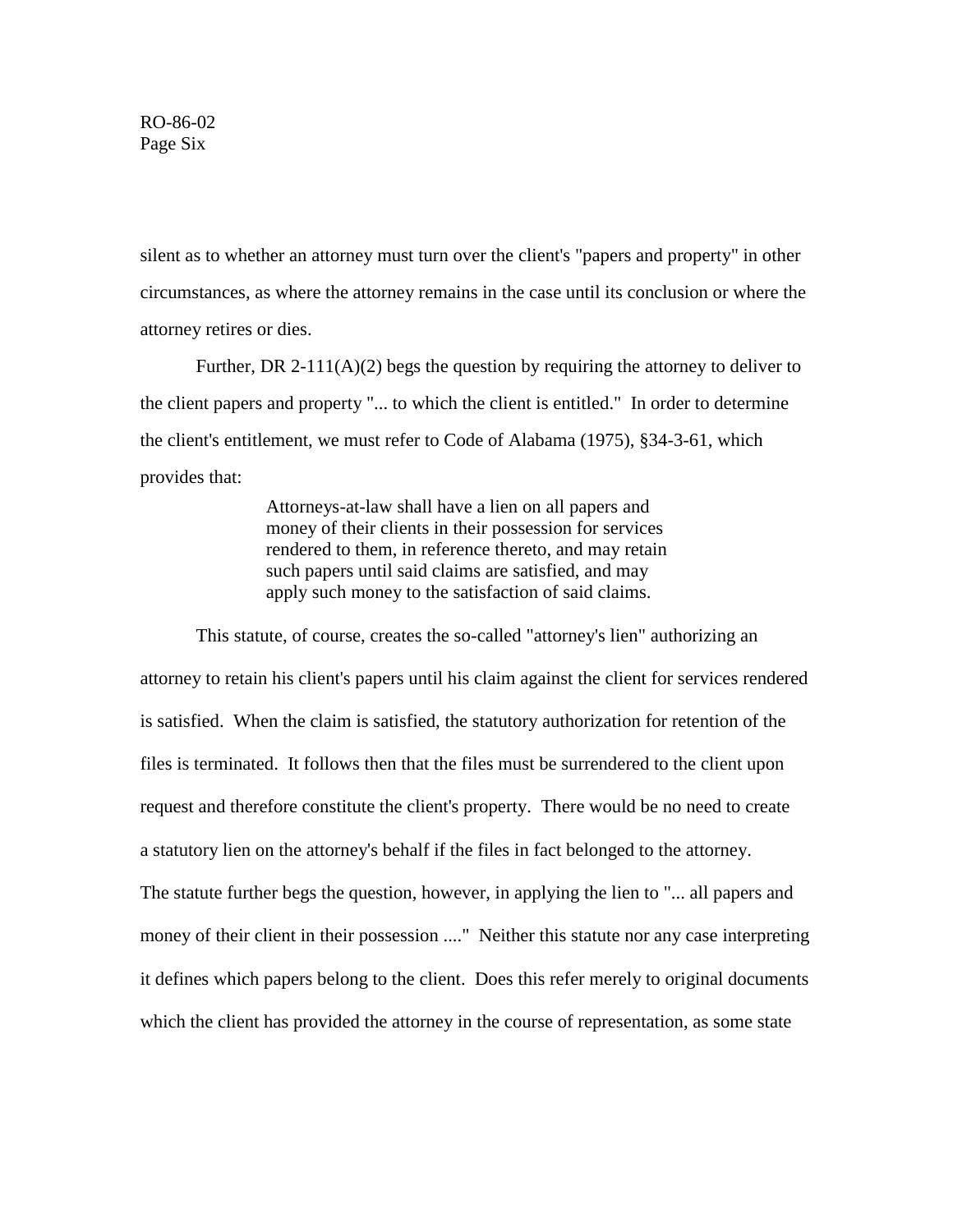bars have held? Does it refer additionally to court pleadings and other documents of public record? Or does it apply to the entire file developed by the attorney? The sole guidance that we have been able to locate is an order of the Supreme Court of Alabama dated October 1, 1984, which provides that a trial transcript purchased by the state for use of indigent defendants in criminal appeals is the property of the criminal defendant and must be returned to the defendant upon his request. (Said Supreme Court Order is set out in its entirety at the end of this opinion). By extension, we hereby hold that the client is entitled not only to documents which were furnished by the client to the lawyer in connection with the representation, but also to any materials in the file furnished to the attorney on the client's behalf. In addition, and by extension, the client is also entitled to original documents prepared by the lawyer for the client, such as deeds, wills, pleadings and the like, and other documents of public record.

Provided that the attorney has been compensated by the client for services rendered, the materials in the file that are furnished by or for the client are therefore, the client's property and must be surrendered to the client upon request. It follows that if the attorney chooses to keep a copy of the materials, it must be at his own expense.

Where the attorney has not been fully compensated, the client's possessory rights to the file are subject to the attorney's lien statute created by §34-3-61. The interpretation of that statute is a matter of law rather than of ethics and is not one which we are empowered to address.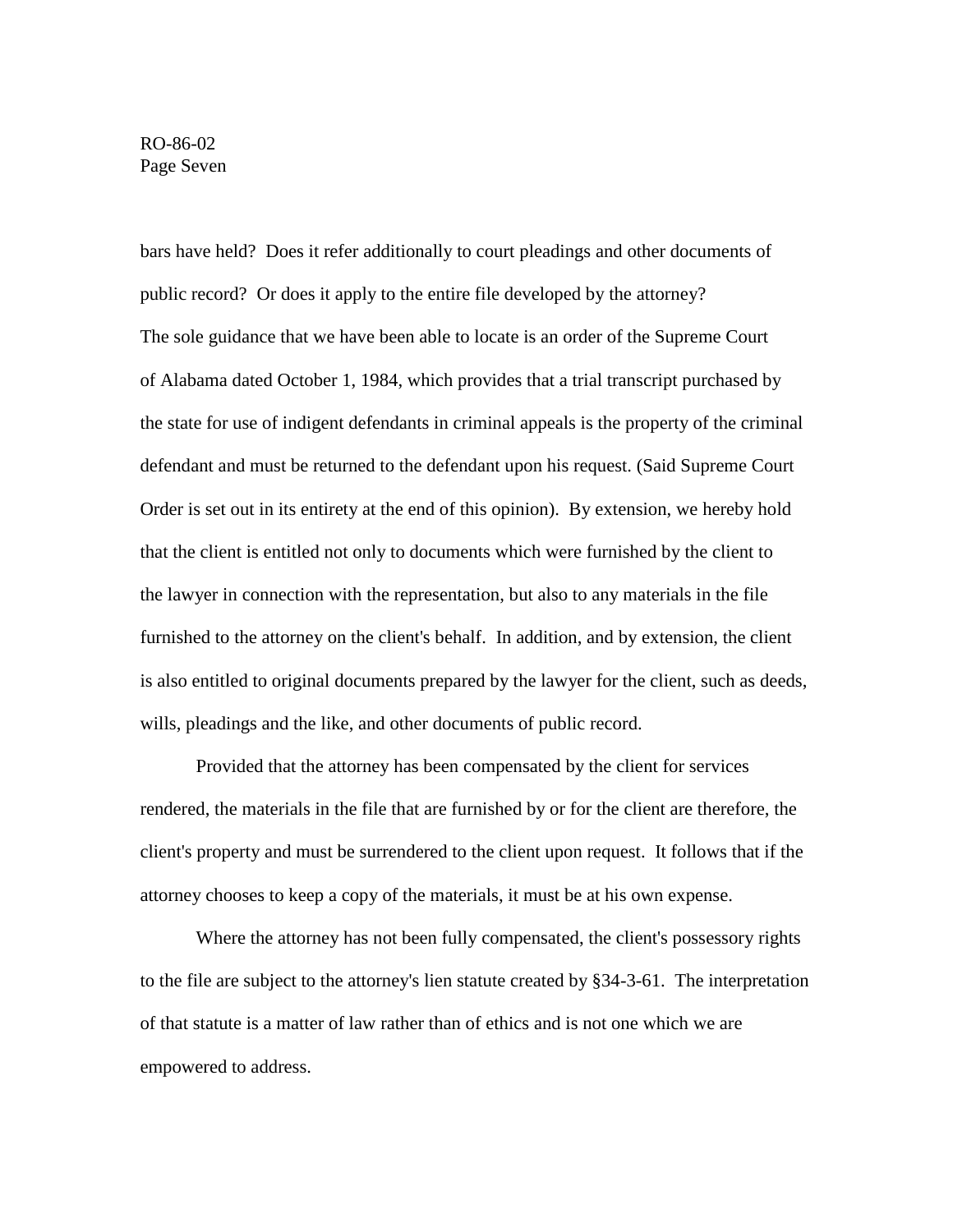With these principles elaborated, we can now address the specific questions posed by your request:

1. Assuming Attorney X has been fully compensated for all legal services rendered relating to closed files accumulated by him during his representation of the City, those files are the property of the City and must be surrendered by the attorney, subject to his retention of legal analyses, notes, research and inter-office memoranda which went toward compilation of the final work product, assuming he has not previously agreed to furnish those materials to the client.

- 2. Same as number 1 above.
- 3. A. Same as number 1 above.

 B. Assuming Attorney X has not been compensated for his services rendered in connection with certain pending and open files, the City's possessory rights to the materials in those files is subject to the attorney's lien created in §34-3-61.

 C. Same answer as 3 A, which is to say that the rights of the City of H are subject to interpretation pursuant to the provisions of the attorney's lien created in §34-3-61.

4. As these files are the property of the City of H, the City has the right to examine the files and to make copies of them although they remain in the possession of Attorney X.